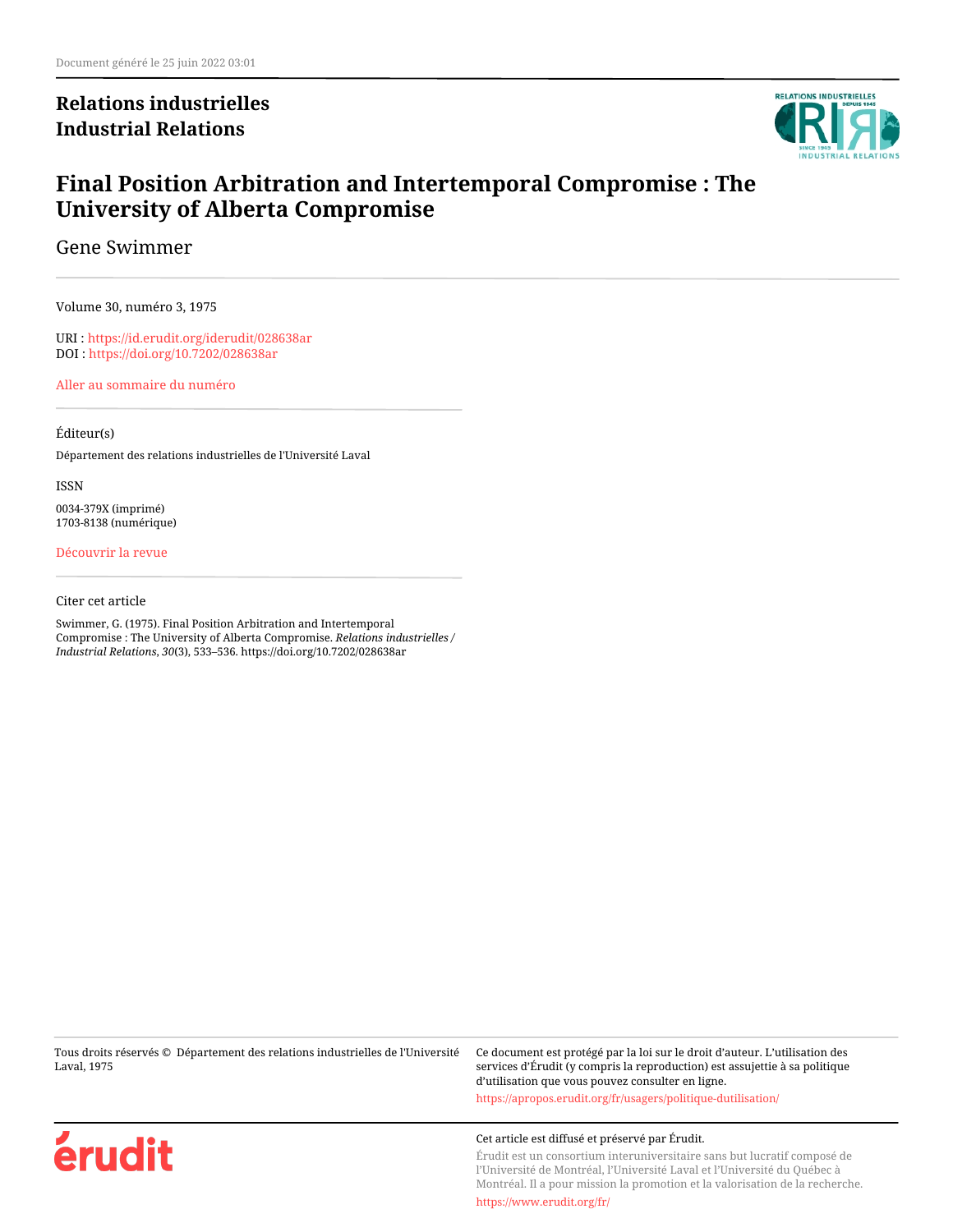# **COMMENTAIRES**

### **FINAL POSITION ARBITRATION AND INTERTEMPORAL COMPROMISE : THE UNIVERSITY OF ALBERTA COMPROMISE**

Gene SWIMMER

Fixed position or final offer arbitration has been a subject of controversy, since Stevens<sup>1</sup> originally proposed this new mode of dispute settlement. Under this system, an arbitrator must pick the final offer of either management or the union, without a compromise. The logic for adopting final offer arbitration can be summarized as follows. When a contract dispute goes to compulsory arbitration<sup>2</sup>, the temptation for the arbitrator to compromise is great. He appears « fair > by giving some concessions to both sides and does not alienate either of the parties, avoiding the possibility that he won't be called in as an arbitrator at some later date. Because both the union and management are aware of the tendency to compromise, neither side will likely make real concessions during the negotiations. In other words, if arbitrators « split the différence », the more outrageous your side's final position the more likely you will get a better settlement.

Final offer arbitration attempts to neutralize this kind of negotiating strategy. Without the possibility of compromise, it is presumed that neither side will take extreme positions because they want their side to be selected. Unlike regular arbitration which leads to erosion of collective bargaining, the risk of final offer arbitration should encourage both sides to bargain in good faith, in order to avoid the final step.

<sup>\*</sup> G. Swimmer, Assistant Prof essor, School of Public Administration Carleton University.

<sup>\*\*</sup> The author would like to thank Rolf Mirus of the University of Alberta for his essential assistance. Ail views expressed are solidy those of the author.

<sup>1</sup> Cari STEVENS, « Is Compulsory Arbitration Compatible with Bargaining ? » *Industrîal Relations,* Vol. 5, No. 2, Febmary 1966, pp. 38-52. For additional articles dealing with the theoretical and empirical benefits of fixed position arbitration see Joseph GRODIN, « Either or Arbitration for Public Employee Disputes », *Industrial Relations,* Vol. 11, No. 2, May 1972, pp. 260-266, and Gary LONG, and Peter FEUILLE, « Final Offer Arbitration : 'Sudden Death' in Eugene », *Industrial and Labor Relations Review,* Vol. 27, No. 2, January 1974, pp. 186-203.

<sup>2</sup> This is most likely to occur in public employment or essential services negotiations where the right to strike has been eliminated by consent or by législation.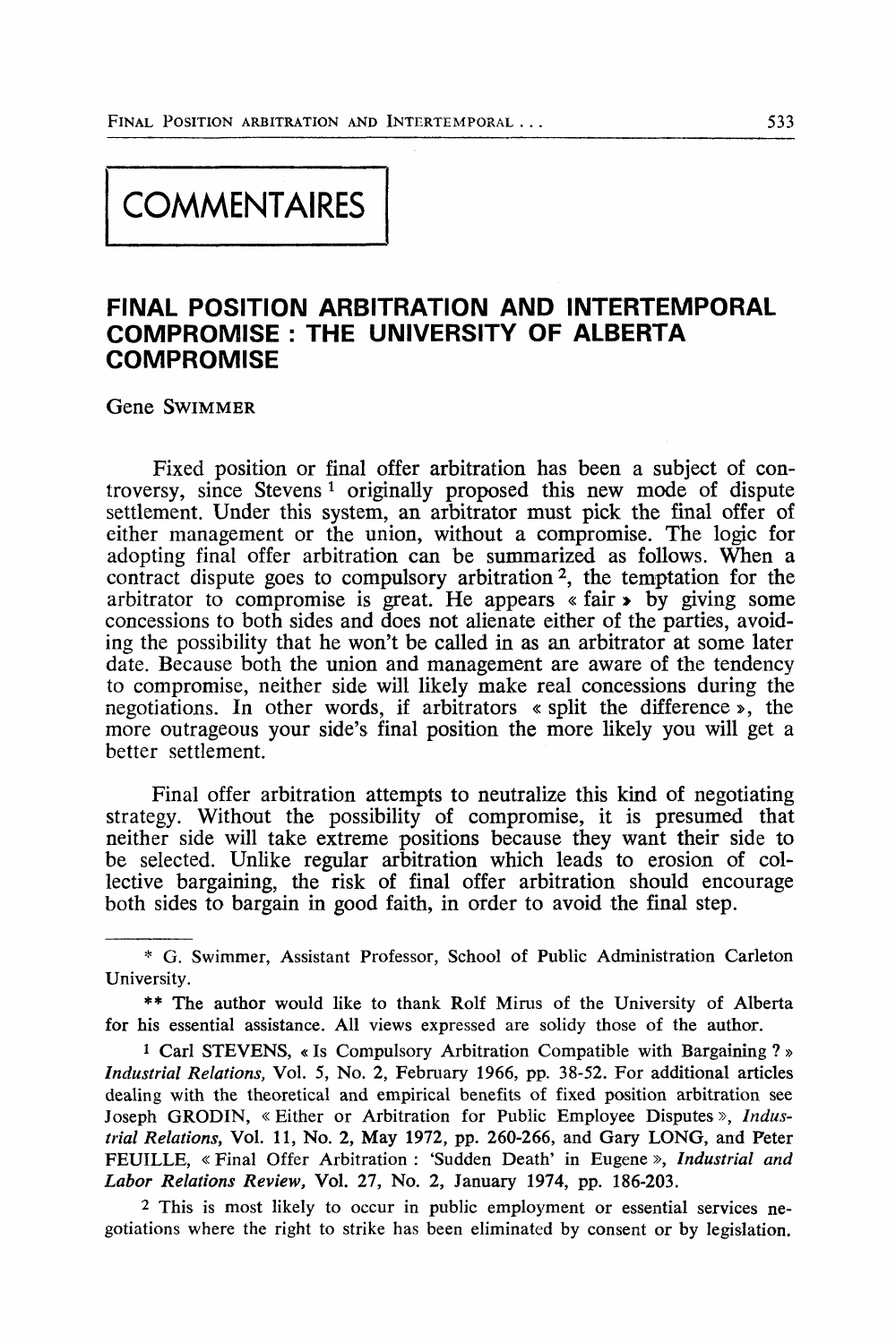We believe, however, that in many situations final offer arbitration merely substitutes an intertemporal compromise for a static (one period) compromise. If the final step in the procédure is reached in one wage round, there is a strong probability that negotiations will go to the final step in subsequent wage rounds, with the arbitrator's selection flipping from one side to the other between wage rounds. The benefits of final-offer arbitration may be illusory.

In order to illustrate the problem associated with final offer arbitration, we will discuss the expérience of the University of Alberta Académie Staff negotiations. Since 1971 the Association of Académie Staff of the University of Alberta (AASUA) and the Board of Governors of the University hâve agreed to submit ail unsettled issues to final offer arbitration (actually called final offer selection)<sup>3</sup>. During the four wage rounds, since the institution of the procédure, the only issue to be negotiated was the size of the cost of living or scale adjustment.<sup>4</sup> The Board of Governors has generally taken the view that how the percentage increase was distributed between wages and fringe benefits was up to the association. In the first year of opération, the AASUA and the Board of Governors agreed on a 4.5% scale increase, subject to the provincial grant to the university being no more or less than  $2\%$  away from a jointly agreed upon projection. In fact, the Alberta grant fell more than 2% short so that the previous agreement was nullified, and negotiations resumed. Actually the AASUA could do little but demand that the  $4.5\%$ be retained. Their constituency would not look kindly on a voluntary decrease in the scale adjustment to a level below the cost of living increase for the previous year. The Board of Governors demanded a réduction to a  $3.14\%$  increase, in line with its fiscal crisis. No agreement could be reached, a selection officer was appointed and he eventually selected the Board of Governors final offer of 3.14%.

Notice that the first resort to final offer arbitration was caused by a random phenomenon, an unexpected décline of the provincial grant to the university. Having reached the final selection step once, both parties were thrown into a situation where arbitration would be resorted to in the next two rounds with this round's loser (AASUA) being next round's winner and so on, until another random event broke the cycle. The rea-

<sup>3</sup> For a detailed description of the Alberta process, see John CHUNG, « Collective Bargaining on University Campuses : The Experience of the University of Alberta», paper for the Fédération des Associations de Professeurs d'Université du Québec, January, 1972. In this article, Chung expresses concern as to the legality of the selection officer's award. In practice this has not been a problem. The Board of Governors, the Province, and the Academic Staff Association have honoured every award handed down by the selection officers.

<sup>4</sup> The one exception was an issue dealing with the structure of merit incréments for full professors. This issue was settled without resort to arbitration, during the 1973 negotiations.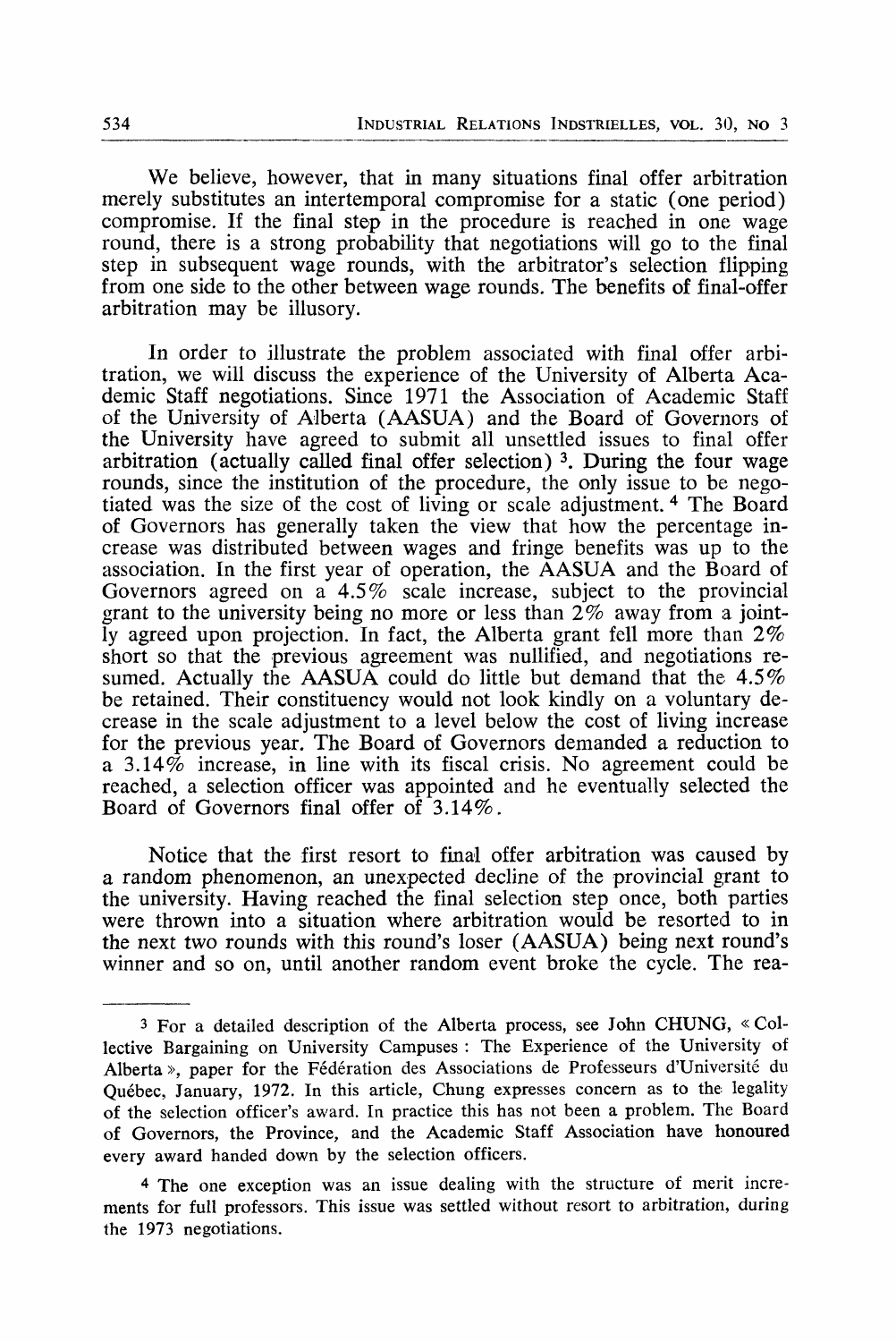sons were simple : inflation and the fiscal problems of the university did not go away, and neither did the désire of arbitrators to compromise.

In the 1972 negotiations, the Association demanded a scale increase of 5.3% which was equal to the cost of living increase while the Board of Governors would not offer anymore than 4%. The AASUA was unwilling to settle for that figure because they felt they had been given too low an increase the year before and were therefore, entitled at least to the cost of living. Going to final offer sélection fit in perfectly with the Association's goals. They could argue to the arbitrator that their salaries were below many other universities and secondly that the university could afford the settlement because it had gotten off easily last year.<sup>5</sup> It appears that thèse arguments made sensé to the arbitrator, because he sided with the staff for a 5.3% increase.

Looking at the situation hypothetically from the arbitrator's viewpoint, siding with the AASUA was much less risky than siding with the Board of Governors. His sélection would be less likely to alienate the Board of Governors, because he had « compromised » between the award of last year's sélection officer and his own. If he sided against the staff, making them « losers » two years in a row, we believe he would not have been considered again as an acceptable selection officer by the AASUA. Thus, the temptation to compromise, albeit between wage rounds, still exists with final offer arbitration.

In 1973, the situation was exactly reversed. The Staff Association demanded a scale adjustment equal to the cost of living. The Board of Governors agreed on the merits of the AASUA case, but was totally unable to increase salaries by that figure, because of a small increase in the provincial grant to the university and secondly because the cost of last years settlement had necessitated budget tightening even before the bad news from the Province. Again the Staff Association did not want to go on record as offering to take a eut in real wages, and facing a « management » who thought it could win at the final offer sélection, resort to arbitration was inevitable. The Board of Governors, in their presentation before the sélection officer, stated that while the académie staff was entitled to a scale adjustment commensurate with the cost of living increase, the university was unable to pay anymore than  $5.0\%$ . While one never knows for sure, the fact that the staff had received a reasonable increase in the preceeding year likely made the selection of the Board of Governor's final offer more palatable for the arbitrator. His sélection is certainly consistent with a désire not to alienate via intertemporal compromise.

Strangely, in May the Administration found itself with a surplus of one million dollars (despite its pleas of poverty), due mainly to excep-

<sup>5</sup> Informai discussions with members of the association's bargaining team suggests that these arguments were in fact used.